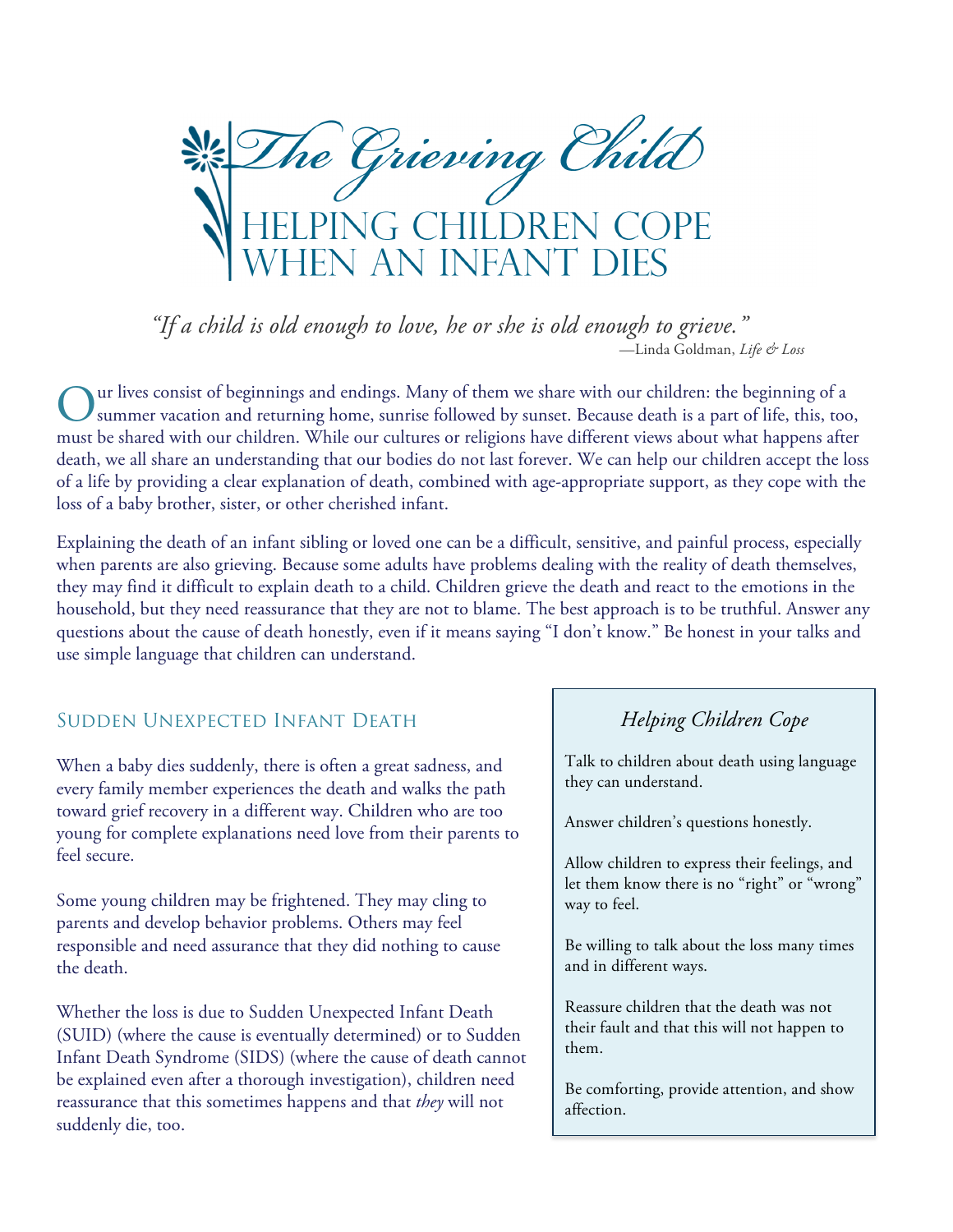

# WHAT TO EXPECT & HOW TO HELP

| <b>AGE</b>     | <b>CHILD'S OR TEEN'S REACTIONS</b>                                                                                                                                                                                                                                                                                                                                         | <b>HOW TO HELP</b>                                                                                                                                                                                                                                                                                                                                                                                                                                 |
|----------------|----------------------------------------------------------------------------------------------------------------------------------------------------------------------------------------------------------------------------------------------------------------------------------------------------------------------------------------------------------------------------|----------------------------------------------------------------------------------------------------------------------------------------------------------------------------------------------------------------------------------------------------------------------------------------------------------------------------------------------------------------------------------------------------------------------------------------------------|
| Birth to age 3 | • Affected most by the mood of their caregiver.<br>• You may see changes in sleeping and eating patterns<br>and mood.<br>· Older infants and toddlers may demand more<br>attention.                                                                                                                                                                                        | · Maintain routines and stay in familiar places.<br>· Provide love, attention and reassurance.<br>· Provide a caring substitute if parent is too distraught to<br>respond.                                                                                                                                                                                                                                                                         |
| Ages 3 to 6    | • Does not understand that death is permanent.<br>• Fears the dead person is cold or hungry.<br>· Repeats questions, and fears that others and/or self<br>will die.<br>• Afraid to go to sleep; may have bad dreams.<br>· May play-act events around the death.<br>· May revert to earlier behaviors and/or exhibit<br>physical symptoms.                                  | · Maintain routines; provide affection and attention.<br>• Answer questions as often as child asks.<br>· Look into child's eyes; gently hold the child when<br>speaking of death.<br>• Allow expression of feelings-re-enacting events,<br>drawing, reading.<br>· Avoid words like sleeping, resting, lost, passed away, God<br>took him.<br>· Use concrete terms like the baby died, the baby isn't coming<br>back, the baby doesn't eat or grow. |
| Ages 6 to 9    | · Views death as mysterious-takes baby away or<br>caught like a cold.<br>• Some still think death is not permanent.<br>• May be obsessed with cause of death, what happens<br>to the body.<br>· May feel responsible due to past actions, words,<br>wishing sibling dead.<br>· May be distressed, sad, or show no signs.<br>· Fears loss or abandonment by family members. | · Maintain routines.<br>· If leaving, tell child when you will return and how to<br>reach you.<br>• Listen to child express thoughts and feelings; provide a<br>journal.<br>• Answer questions honestly.<br>. Reassure that the death was not child's fault.<br>· Contact child's teachers.                                                                                                                                                        |
| Ages 9 to 12   | • Understands that death is permanent.<br>• May seem unaffected by death.<br>• May see the death as punishment for bad deeds.<br>· May show anger, guilt, grief.<br>• Physical symptoms are common.                                                                                                                                                                        | • Provide time and affection.<br>• Encourage child to express feelings.<br>· Reassure that death was not child's fault.<br>. Be honest about what you are feeling.<br>· Contact child's teachers.                                                                                                                                                                                                                                                  |
| Teens          | · May feel confused, sad, guilt, angry, lonely, afraid.<br>· May experience physical symptoms.<br>• May try to hide feelings to protect parents.<br>· May assume responsibility for family well-being.                                                                                                                                                                     | · Talk without criticizing or judging.<br>• Be willing to talk in the teen's time frame.<br>• Be honest about your feelings.<br>• Allow the teen time alone and to grieve in his or her own<br>way.<br>· Discourage teen from assuming too much responsibility.                                                                                                                                                                                    |

Adapted with permission from The California Department of Public Health, Maternal, Child, and Adolescent Health Division and The California SIDS Program. 2005. *A Practical Guide to the SIDS Home Visit. How Children React to Death: Age-Specific Reactions and Help Guidelines* (Section 2, Table 10, pp. 20–21).

# Seeking Support Services

Each child reacts to the death of an infant in a different way. In the months after the infant's death, parents and caregivers should keep in touch with the child's teachers and health professional about how the child is coping. Mental health professionals can also provide support to parents and children. Additional resources for families include hospice organizations, local health departments, bereavement support programs, and community or religious leaders or healers.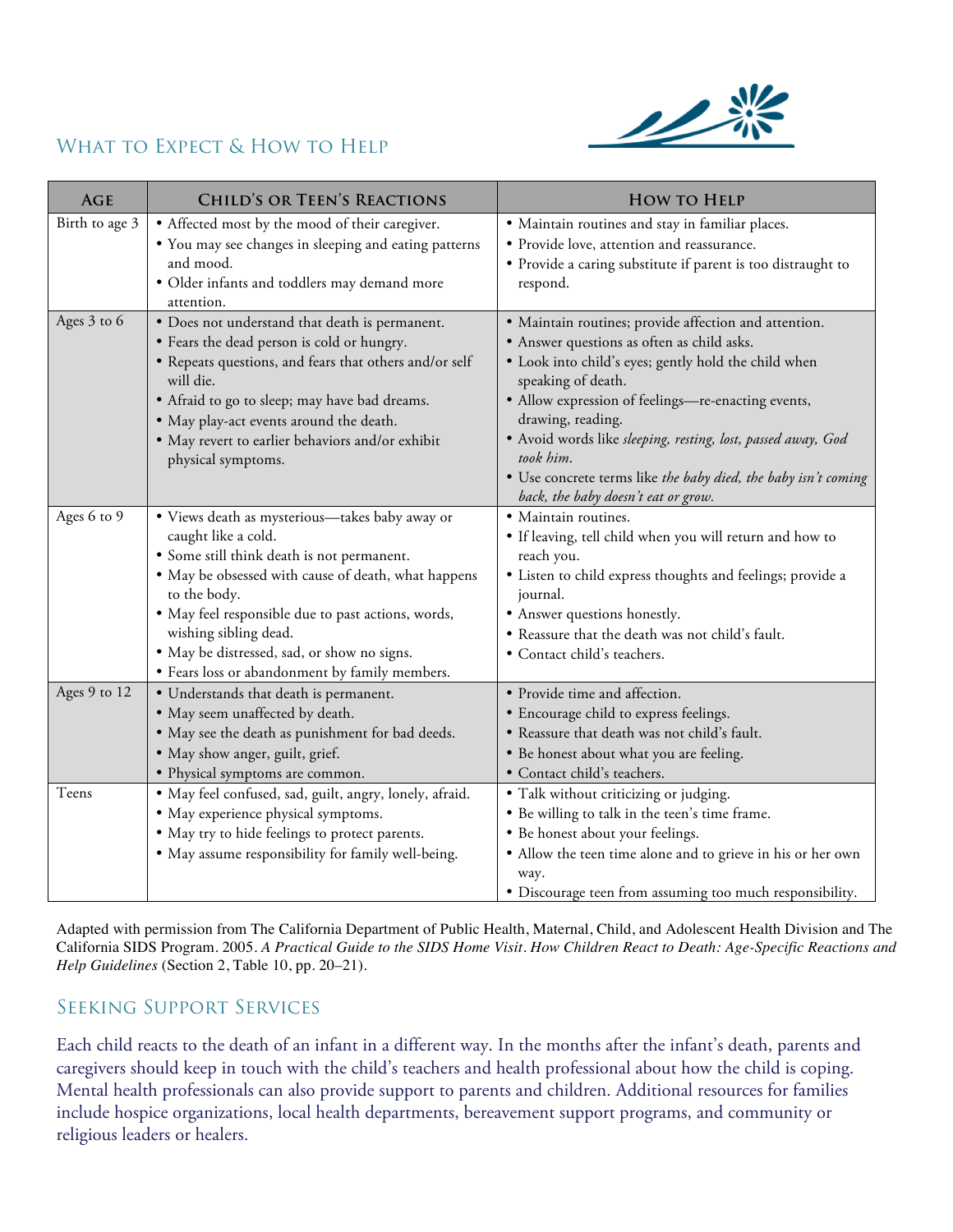#### Funerals and Family Rituals

Allow children to be included, if they wish to participate, in family mourning rituals such as funerals, memorial services, wakes, or shivas, following the family's culture. Rituals are part of life; they are a source of comfort, and they help build memories of the infant who died. It is important to explain to children beforehand what will take place during the ritual and that those attending may be sad, may cry, or may show strong emotions. Younger children should have a trusted person with them, as parents may be overwhelmed and therefore may have difficulty being supportive. It is important to help children understand that these rituals provide the grieving family and friends with a time, place, and occasion to cherish and remember the infant who died, and they create a way to say goodbye.

### Select Resources

- American Academy of Child and Adolescent Psychiatrists. 2011. *Facts for Families: Children and Grief.* http://aacap.org/cs/root/facts\_for\_families/children\_and\_grief.
- Bonanno GA. 2009. *The Other Side of Sadness: What the New Science of Bereavement Tells Us About Life After Loss.* New York, NY: Bantam.
- Centers for Disease Control and Prevention. 2009. *Sudden Infant Death Syndrome (SIDS) and Sudden Unexpected Infant Death.* http://www.cdc.gov/sids.
- The Dougy Center: National Center for Grieving Children & Families. http://www.dougy.org.
- Emswiler MA, Emswiler JP. 2000. *Guiding Your Child Through Grief*. New York, NY: Bantam.
- Fernside Resources for Professionals and Families. http://www.fernside.org.
- First Candle. 2010. *Helping Babies, Healing Families Program Manual: Bereavement Support Resources.* http://programmanual.info/chapter3/resources3\_0.html.
- Goldman L. 2000. *Life & Loss: A Guide to Helping Grieving Children* (2<sup>nd</sup> ed.). Muncie: IN: Accelerated Development, Inc.
- Horchler JN, Rice R. 2003. *The SIDS and Infant Death Survival Guide: Information & Comfort for Grieving Family & Friends and Professionals Who Seek to Help Them.* Hyattsville, MD: SIDS Educational Services.
- Hospice. http://www.hospicenet.org.
- KidsAid. http://www.kidsaid.com.
- M.I.S.S. Foundation. http://www.missfoundation.org/kids/index.html.
- O'Connor J. 2004. *Children & Grief.* Grand Rapids, MI: Fleming H. Revell.
- Shaefer J. *When an Infant Dies: Cross-Cultural Expressions of Grief and Loss.* National Fetal and Infant Mortality Review Program & Association of SIDS and Infant Mortality Programs. Vols. I-III (1999-2003): http://www.acog.org/departments/dept\_notice.cfm?recno=10&bulletin=5055; Vol. IV (2010): http://www.nfimr.org/publications/When\_an\_Infant\_Dies\_Cross\_Cultural\_Expressions\_of\_Grief\_and\_Loss\_IV
- SIDS Mid-Atlantic. 2006. *When SIDS Occurs in Child Care Settings.*  http://www.sidsma.org/bereaved\_families/bereavement\_packet/sids\_in\_childcare.html.

For grief counseling (in English and Spanish), call First Candle's bereavement hotline at (800) 221-7437 (available 24 hours a day, 7 days a week). http://www.firstcandle.org.

For additional resources, see the resource guide *Bereavement Support*, National Sudden and Unexpected Infant/Child Death and Pregnancy Loss Resource Center. http://www.sidscenter.org/Bereavement.